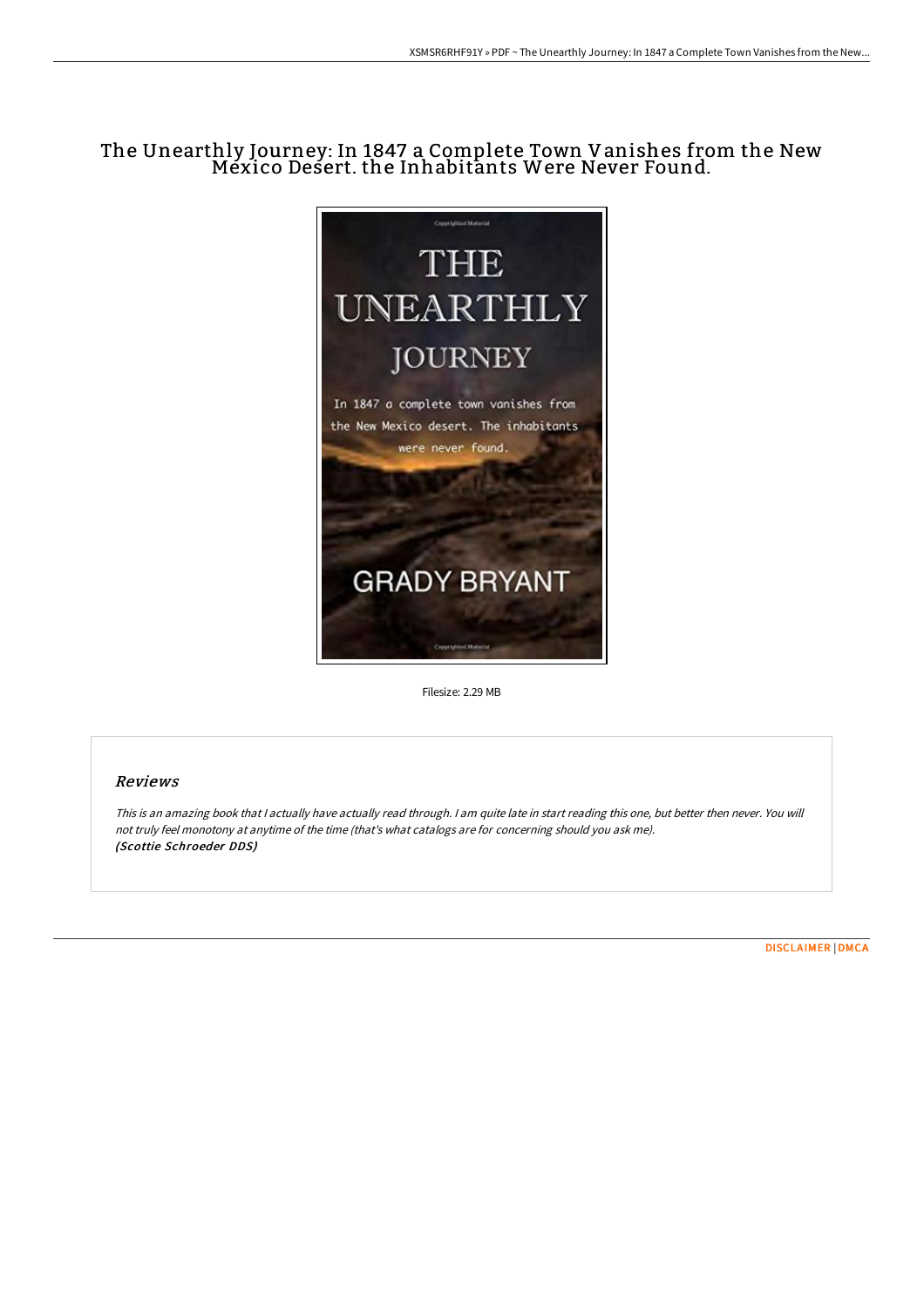## THE UNEARTHLY JOURNEY: IN 1847 A COMPLETE TOWN VANISHES FROM THE NEW MEXICO DESERT. THE INHABITANTS WERE NEVER FOUND.



Createspace Independent Publishing Platform, United States, 2016. Paperback. Book Condition: New. 203 x 127 mm. Language: English . Brand New Book \*\*\*\*\* Print on Demand \*\*\*\*\*.Throughout the 17 and 1800s, in the primitive region known as the New Mexico Territories, there were several small towns that were, at one time, oasis in the desert for the courageous settlers who tamed that rough and desolated land. Somehow one of these settlements, which was located on the route between Mexico City and Santa Fe, mysteriously disappeared. The inhabitants were never found. Over the years the drifting desert sand covered the area where the town so proudly stood. Padres from Mexico City who made the long journey to establish small missions in and around the area known as Santa Fe often camped near this town. There have been many strange stories that have been passed down, orally, from generation to generation about the padres and their harsh and rough excursions through the wasteland of what is now New Medico, and the strange disappearance of the town. Due to the sparse population of uneducated Indians, Mexicans, and the daring settlers that inhabited the area there were very few written record. Only one such transcript has been uncovered. The record was written in the form of a journal and was recently located in Mexico City. It tells of a strange story which happened to one of the Padres who made the trip from Mexico City to Santa Fe, and what could have happened to this town that was called Lewsor.

Read The Unearthly Journey: In 1847 a Complete Town Vanishes from the New Mexico Desert. the [Inhabitants](http://albedo.media/the-unearthly-journey-in-1847-a-complete-town-va.html) Were Never Found. Online

**■** Download PDF The Unearthly Journey: In 1847 a Complete Town Vanishes from the New Mexico Desert. the [Inhabitants](http://albedo.media/the-unearthly-journey-in-1847-a-complete-town-va.html) Were Never Found.